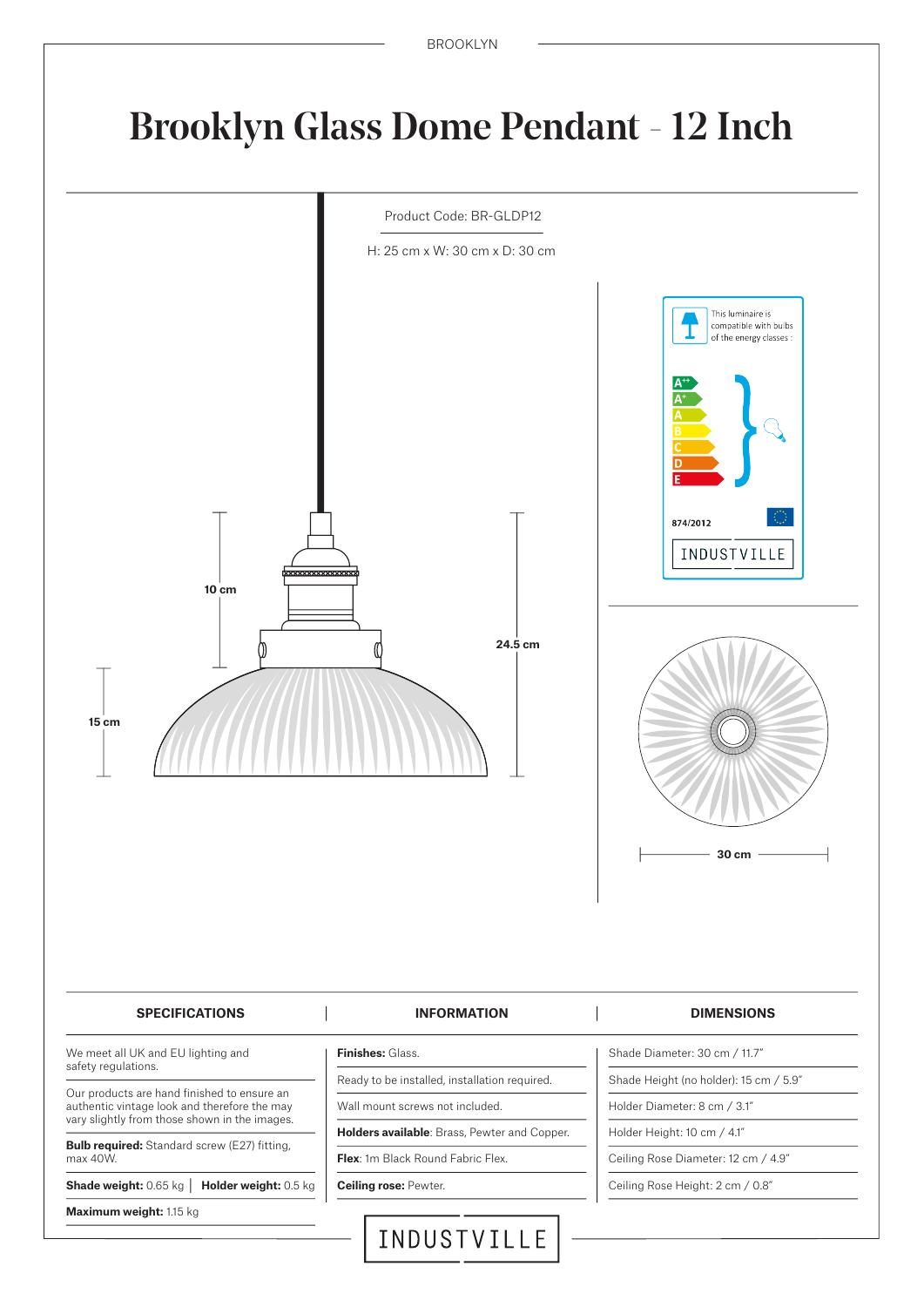# Large Glass Cord Set ES E27 Bulb Holder



H: 113 cm x W: 12 cm x D: 12 cm

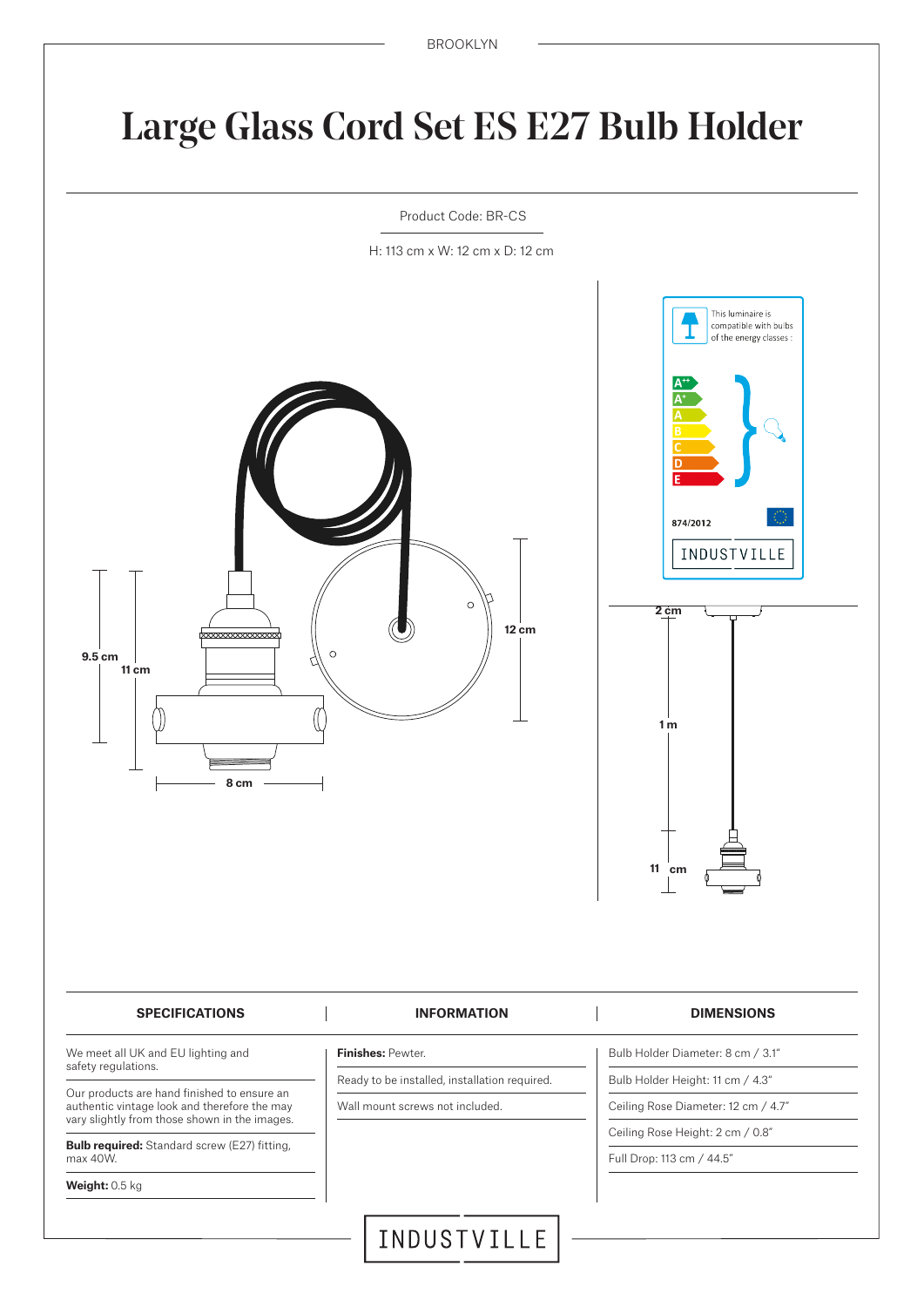# Glass Dome - 12 Inch - Shade Only

Product Code: GLD12-SO

H: 15 cm x W: 30 cm x D: 30 cm



**Shade weight:** 0.65 kg

INDUSTVILLE